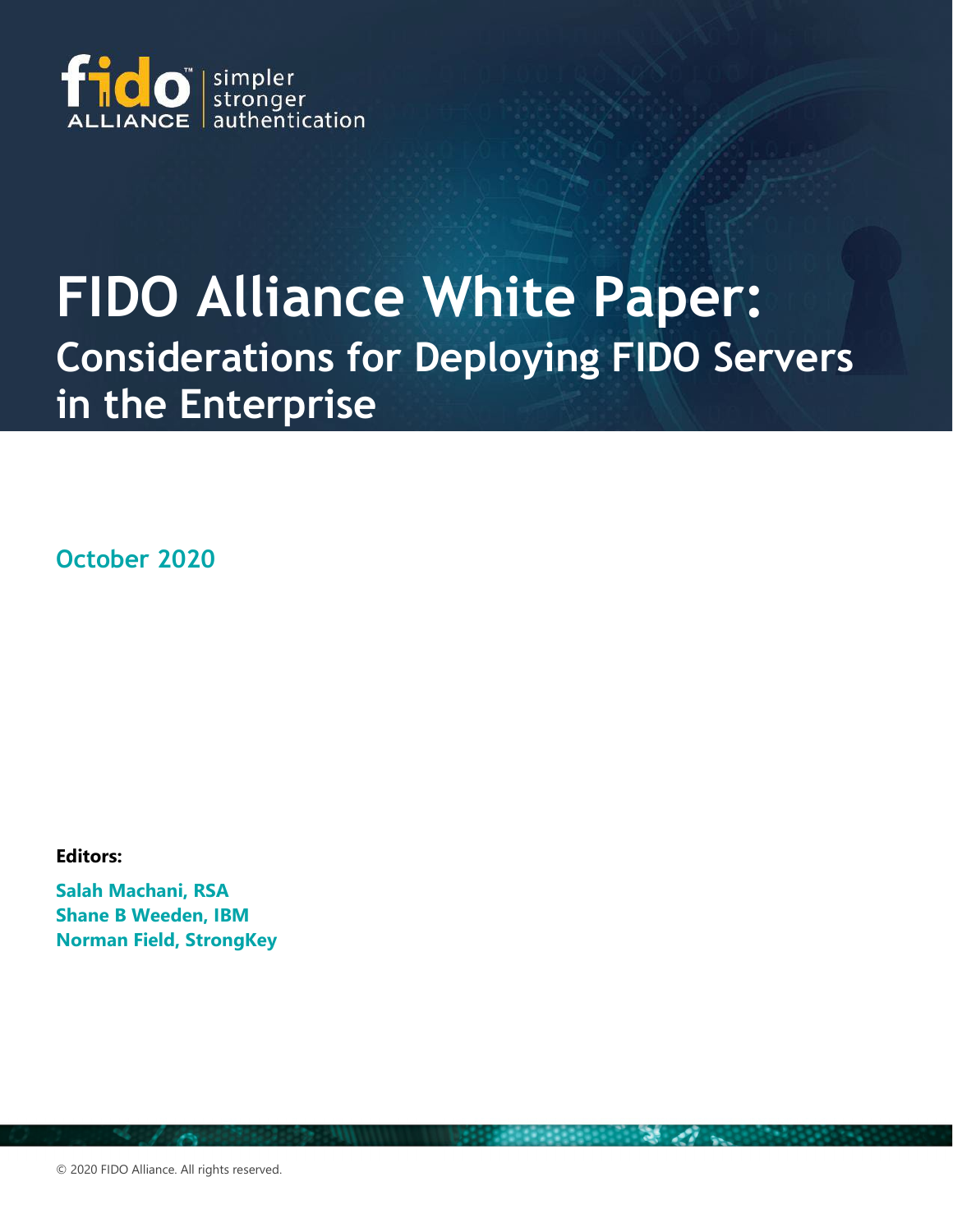

# **Abstract**

Today, secure access to online applications and services has evolved into a model based on devices, public key cryptography and biometrics to replace the anachronistic use of passwords as shared secrets. Since 2013, the FIDO Alliance has developed open and scalable advancements to eliminate phishing and other security attacks. To introduce these improvements and to educate employees throughout corporate management and IT security, FIDO Alliance has developed a series of best practices and how-to white papers that match the Alliance's goals with the responsibilities and titles of technology professionals. This work is dedicated to eliminating passwords and securing the simple act of logging on within all companies.

A FIDO server is a necessary component in a FIDO implementation. The FIDO server stores the user's public key credential and account information. During a FIDO Authentication or registration flow, the server generates a cryptographic challenge in response to a request from the application. The server then verifies the signature provided by the client using the server's corresponding public key, and logs the user in.

This white paper is intended for IT professionals and identity architects to guide them in choosing the right FIDO server implementation and deployment architecture when integrating and enabling FIDO-based authentication in enterprise applications. Enterprises must consider several factors in their planning to select and deploy a FIDO server, including build vs. buy assessment (and the risks and benefits associated with each), the desired deployment model, the required server capabilities, and the security and privacy requirements.

### **Deployment Models**

There are three common deployment options for FIDO server functionality in the enterprise:

- 1. FIDO server as part of the Federated Identity Provider (IdP)
- 2. FIDO server as a product
- 3. FIDO server as a service

#### **FIDO Server as Part of the Federated IdP**

Enterprises that have an IdP solution in place, either as an on-premises product, in a single tenant SaaS environment, or in a multi-tenant SaaS environment, will likely select this option. Typically, the IdP acts as the authentication authority and provides support for a variety of authentication methods. FIDO-based authentication can be added to augment or replace existing authentication methods.

In a federated IdP deployment model, the enterprise owns employee identities and manages the identity sources. The enterprise's on-premises IdP product or tenant in a SaaS environment is the FIDO/WebAuthn relying party (RP). User-registered FIDO credentials will be bound to the enterprise and cannot be used outside the enterprise security domain. The enterprise may choose to enable users to register one FIDO credential for access to all the enterprise applications or require that users register different FIDO credentials for different applications or groups of applications.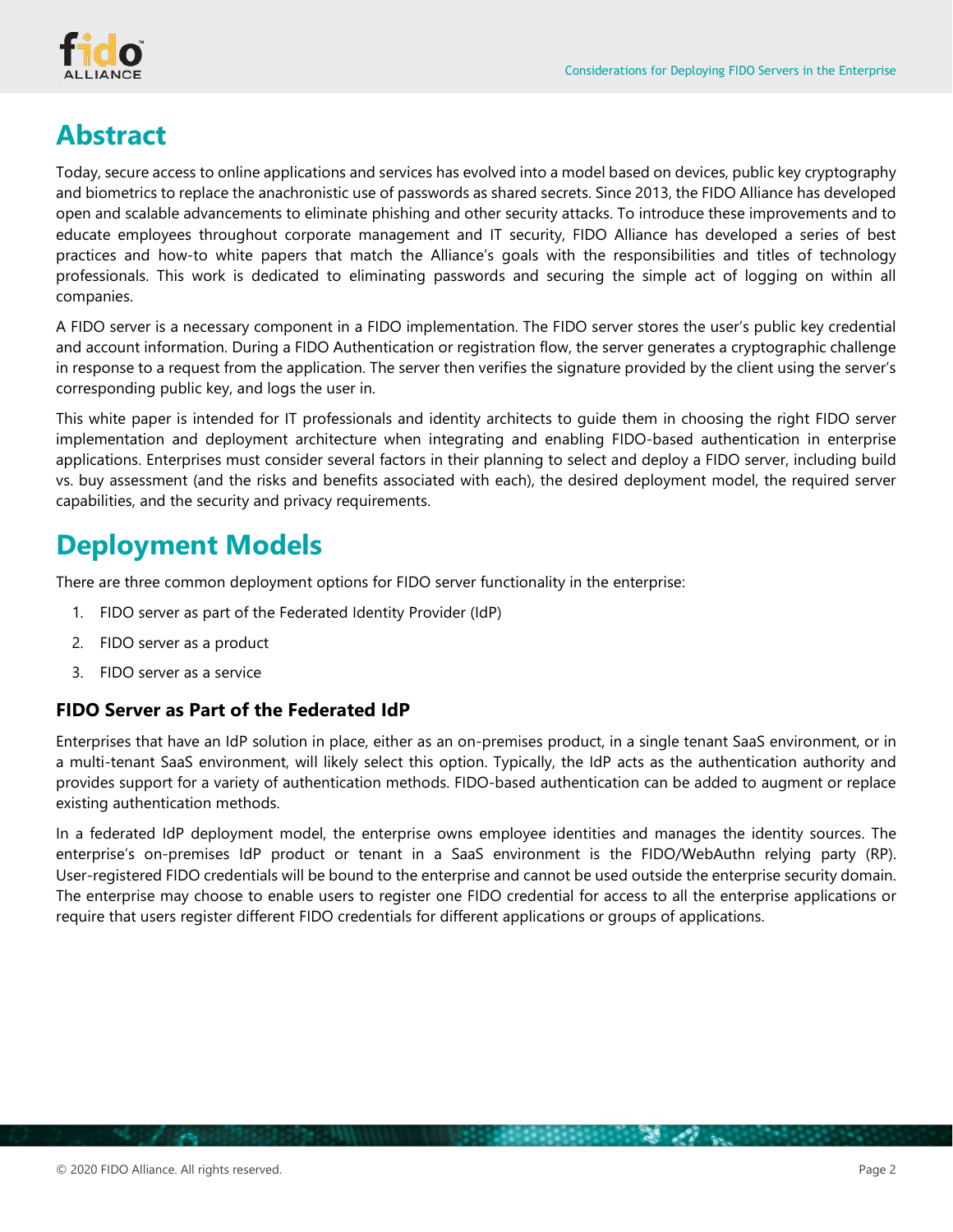



*Figure 1: FIDO server as part of a federated IdP*

While the enterprise has visibility into the apps/resources that users access with FIDO Authentication within its security domain, it does not have visibility into other non-enterprise RPs that users may access using the same FIDO Authenticator.

#### **FIDO Server as a Product**

Companies who want to enable FIDO Authentication for non-federated applications can choose to host FIDO server functionality in their intranet or on dedicated servers in the cloud. The FIDO server functionality can be part of an existing multi-factor authentication system supporting other methods of authentication or a standalone authentication system dedicated to FIDO Authentication. Integration between enterprise on-premises applications and FIDO servers may use an inter-components custom API. In this case, the enterprise has the full control and responsibility to manage, maintain and update the FIDO functionality and the infrastructure required to host and scale FIDO Authentication services.



*Figure 2: FIDO server as a product*

#### **FIDO Server as a Service**

Companies may want to enable FIDO-based authentication in non-Federated applications to have full control of the user experience. This means they need to host, manage, and maintain FIDO servers on-premises or on dedicated cloud servers that leverage third-party cloud services offering FIDO registration and authentication as a service. In this case, enterprise applications can access FIDO server registration and authentication services via an API Gateway.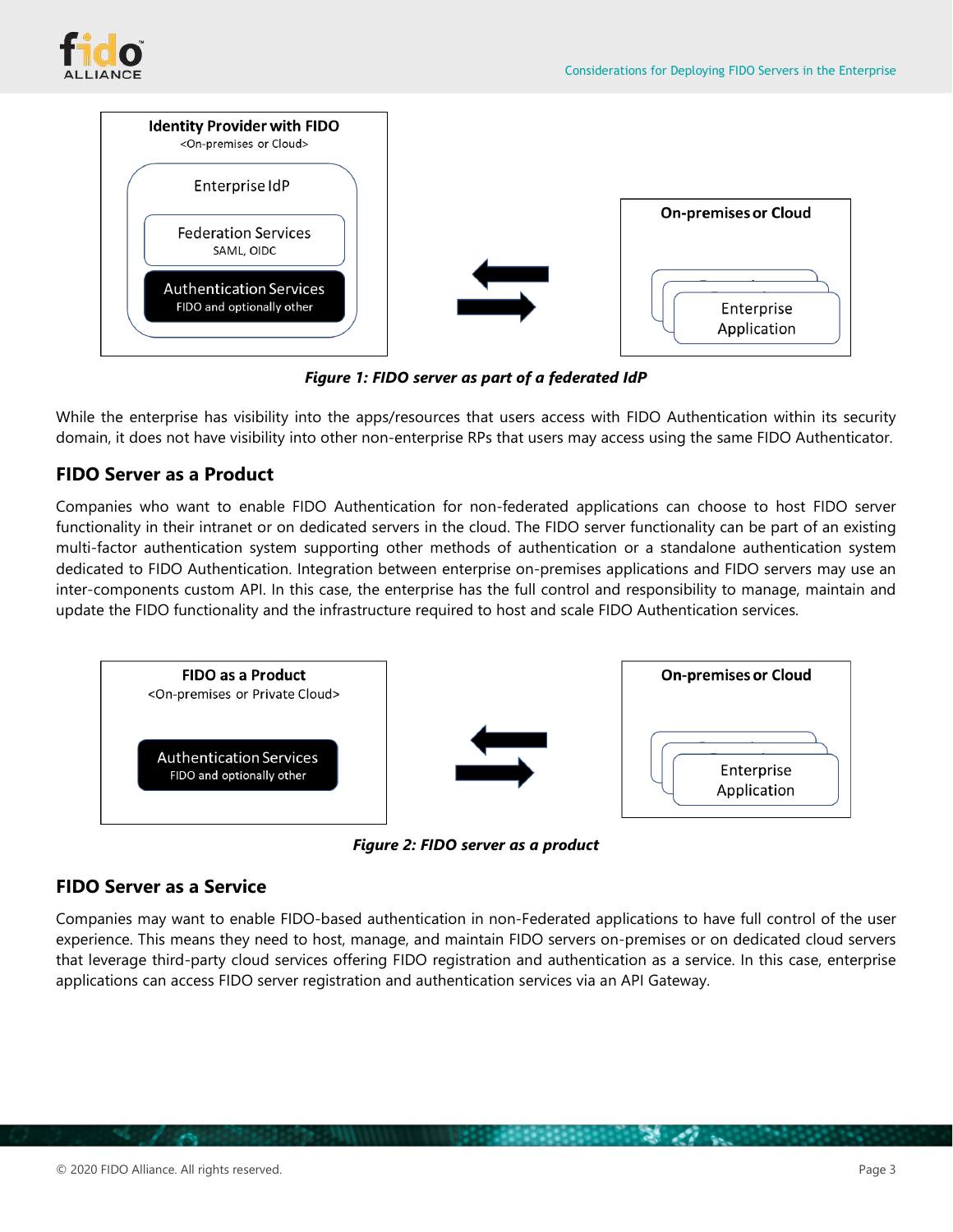



*Figure 3: FIDO server as a service*

## **Enterprise Grade Capabilities**

When considering FIDO2 server deployment for an enterprise, it is important to assess all the non-functional features that you look for in any other enterprise software deployment. Such requirements are not the focus of this paper; however, it would be remiss not to mention that they should be part of any enterprise software decision-making process, including for FIDO servers.

For example:

- Build vs. Buy
- Open Source vs. Commercial Offering
- Self-managed vs. Managed Service vs. SaaS
- High availability, scalability, audit and reporting, regulatory compliance, integrations, data sovereignty, offline backups, data export, etc.

The following table focuses on a set of FIDO-specific considerations for enterprise deployment:

| Capability                             | <b>Considerations</b>                                                                                                                                                                                                                                                                              |
|----------------------------------------|----------------------------------------------------------------------------------------------------------------------------------------------------------------------------------------------------------------------------------------------------------------------------------------------------|
| FIDO Protocol support                  | Do you have requirements for WebAuthn/FIDO2, UAF<br>and/or U2F protocols and does the server support those<br>you require? Make sure the server is FIDO Certified for your<br>required protocols.                                                                                                  |
| Attestation and MDS Policy Enforcement | Does your enterprise have regulatory or internal<br>compliance requirements forcing you to restrict<br>authenticator usage to an allowlisted set of capabilities? If<br>so, ensure that your FIDO server supports policy authoring<br>and enforcement aligned with metadata servers (FIDO<br>MDS). |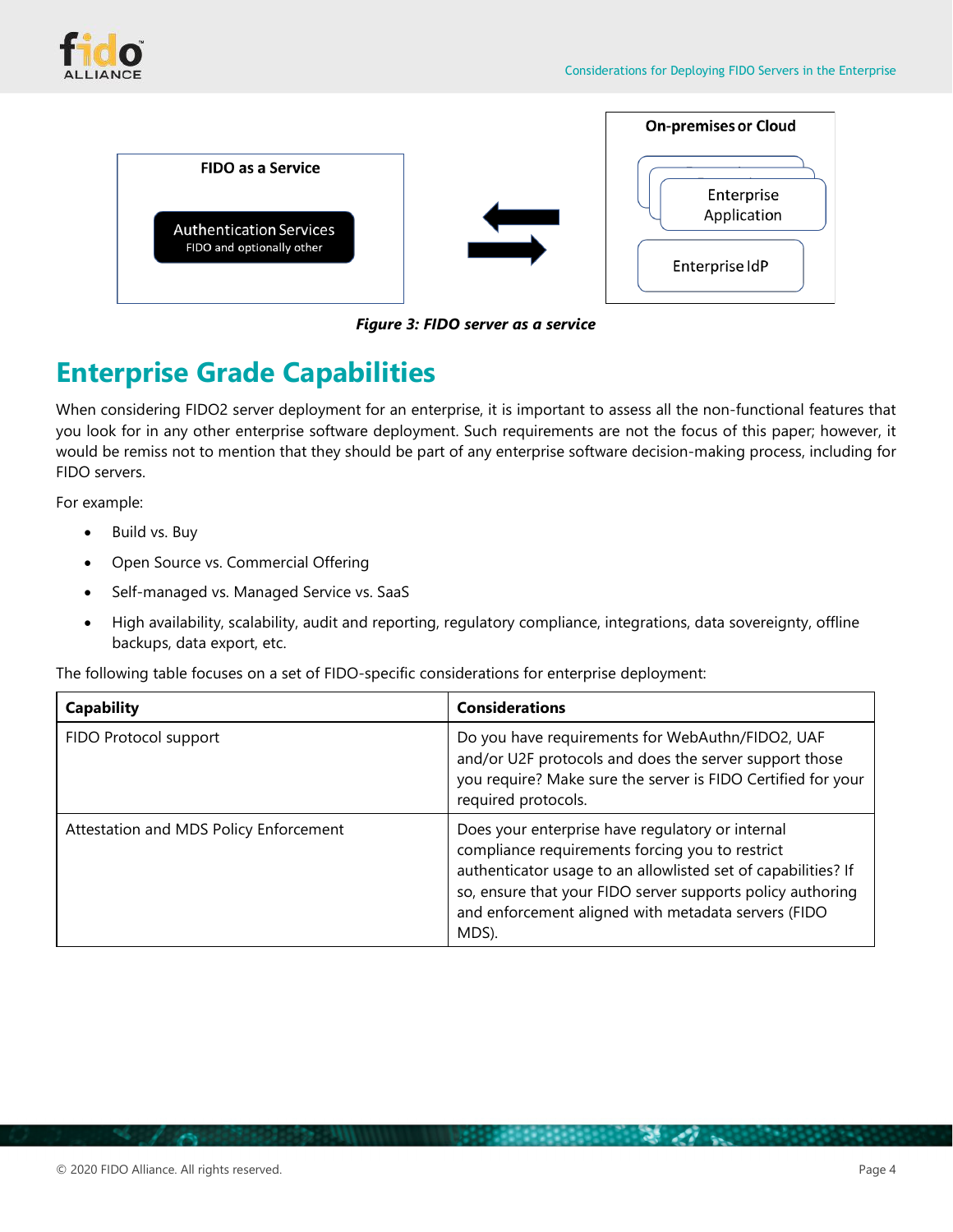

| <b>Capability</b>                    | <b>Considerations</b>                                                                                                                                                                                                                                                                                                                                                                                                                                    |
|--------------------------------------|----------------------------------------------------------------------------------------------------------------------------------------------------------------------------------------------------------------------------------------------------------------------------------------------------------------------------------------------------------------------------------------------------------------------------------------------------------|
| Fine-grained FIDO Policy Enforcement | Ensure the server can support the runtime flows and<br>associated policy enforcement for your specific FIDO<br>Authentication scenarios such as:                                                                                                                                                                                                                                                                                                         |
|                                      | Usernameless authentication (you should require user<br>$\bullet$<br>verification in this scenario)                                                                                                                                                                                                                                                                                                                                                      |
|                                      | Requirements related to platform vs. roaming<br>authenticators                                                                                                                                                                                                                                                                                                                                                                                           |
|                                      | Scenarios where user presence may not be required<br>٠<br>(silent authentication)                                                                                                                                                                                                                                                                                                                                                                        |
| Extensions                           | WebAuthn especially and FIDO2 and UAF more generally<br>support the concept of extensions. Some scenarios will<br>require the use of extensions. It is important to consider if<br>your scenarios have this requirement and if so, ensure that<br>your FIDO server provides the ability to process and act<br>upon extension data.                                                                                                                       |
|                                      | For more details, refer to the "Accepting FIDO Credentials in<br>the Enterprise" white paper.                                                                                                                                                                                                                                                                                                                                                            |
| Registration Lifecycle Management    | Beyond just processing registration (aka attestation) and<br>authentication (aka assertion) runtime flows, the FIDO<br>server should support interfaces and integration<br>capabilities for both user self-service and administrative<br>identity and credential lifecycle management. This should<br>include the ability to integrate with the identity<br>onboarding, offboarding, and reconciliation workflows of<br>existing enterprise CRM systems. |

### **Security Considerations**

The FIDO2 protocol delivers strong authentication. There are no shared secrets and privacy is built in by design. The protocol can meet the highest level of authentication specified by the National Institute for Standards and Technology (NIST), i.e. Authentication Assurance Level 3<sup>[1](#page-4-0)</sup>. However, like all security technology, the way the technology is implemented influences the overall security stance of the deployed system. This section covers security considerations when deploying, implementing, or selecting a FIDO server.

#### **Public Key Substitution Attack**

The FIDO server stores no permanent secrets, nor does it require storage of private data. However, it does enable an attacker to take over an unsuspecting user's account in server implementations that do not take this public key substitution vulnerability into account.

<span id="page-4-0"></span> $<sup>1</sup>$  To qualify for NIST AAL3, FIDO Authentication protocol must be used with Token Binding to support verifier impersonation resistance.</sup> At the time of writing, there is limited support for Token Binding in web browsers.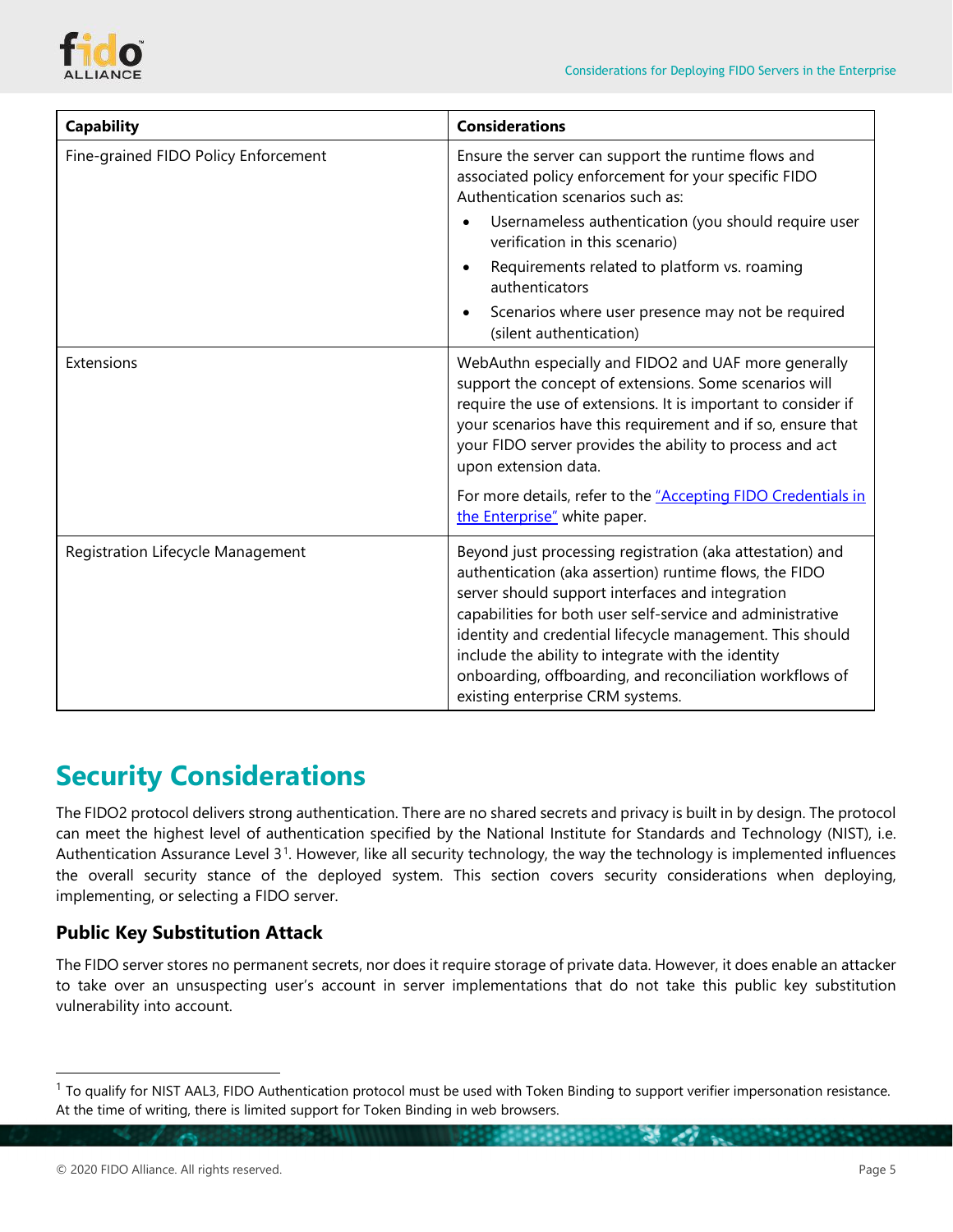

When a user registers an authenticator to a relying party (RP) web site, the FIDO Server must store the public key and associate it with both the authenticator and the username in order to use it for future FIDO Authentications. If the database server housing registered FIDO public keys is breached, an attacker may substitute their own public key into one or multiple user entries. In this way, the attacker may compromise and take over any account on the RP or choose to delete the registration data altogether and create a denial of service.

A FIDO server must store the public key (and other user registration data) in permanent storage and therefore must protect that data from being compromised. Protecting the integrity of data at rest is a topic beyond the scope of this document, but many companies, including members of the FIDO Alliance, have expertise in this field. If you are deploying a commercial FIDO server for your enterprise, make sure to study the implementation of the user registration data storage. The vulnerability described in this section is real and in the worst case can result in a major breach.

#### **Relying Party Identifier (RP ID) Override**

Relying Parties using FIDO protocol are identified using an RP ID. The RP ID is bound to a FIDO public key credential and determines its scope. By default, the RP ID is set by the FIDO client to the origin's effective domain. RP web applications may override the default value, expand the scope and the list of origins on which the public key credential may be exercised by setting the RP ID to a registrable domain suffix of the origin's effective domain. While this can be desired to allow users to register through one origin and authenticate to multiple origins in the same domain, attackers may take advantage of this feature to escalate their access privileges. For example, an enterprise policy may require that unique FIDO public key credentials be bound to different effective origins within the same domain, such as sales.example.com and hr.example.com. In this case, the RP should not allow unauthorized users to register through sales.example.com, change the scope<sup>[2](#page-5-0)</sup> of their credential to example.com origin and access hr.example.com applications. The FIDO server should verify and reject the registration of FIDO credentials scoped to the higher-level domain.

Similarly, and more importantly, when a FIDO server is part of the SaaS offering, the FIDO credential must not be scoped and exercised on RP origins from different organizations. The RP ID must be scoped to the SaaS customer origin's effective domain and must not be set to a registrable domain suffix that gives access to all customers within the SaaS. For example, when an employee of foo company registers FIDO credentials at foo.saasexample.com, the SaaS provider must have controls in place to prevent any attempt to scope the credential to saasexample.com.

#### **Attestation**

Attestation is the means by which a FIDO server establishes trust with the authenticator during registration. Attestation uses the same fundamental technology (public key cryptography) as FIDO registration and authentication. Authenticators are injected at manufacturing time with a public/private key pair specific to the model of the device.

The public key forms part of the attestation certificate, which is chained to a trusted root certificate. The private key is used to sign registration data during a new credential registration. This is how the FIDO server establishes trust in knowing the make and model of authenticator used during a registration operation.

Every time a user registers a credential, the FIDO authenticator generates a new user public/private key pair for that relying party. The registration data, including the public key, is then signed with the attestation private key and is sent to the FIDO server as part of registration. The service that is creating the new account for the user can verify that the "attestation signature" on the newly created public key came from the device.

While the process may appear straightforward, the FIDO 2.0: Key Attestation Format<sup>[3](#page-5-1)</sup> defines several different attestation models that establish trust ranging from very high to virtually no trust. A FIDO server must account for the different attestation models in order to properly interpret the level of trust being supplied by the authenticator.

<span id="page-5-0"></span> $<sup>2</sup>$  This is possible in web browsers by editing the RP web application JavaScript at run time.</sup>

<span id="page-5-1"></span><sup>3</sup> <https://fidoalliance.org/specs/fido-v2.0-ps-20150904/fido-key-attestation-v2.0-ps-20150904.html>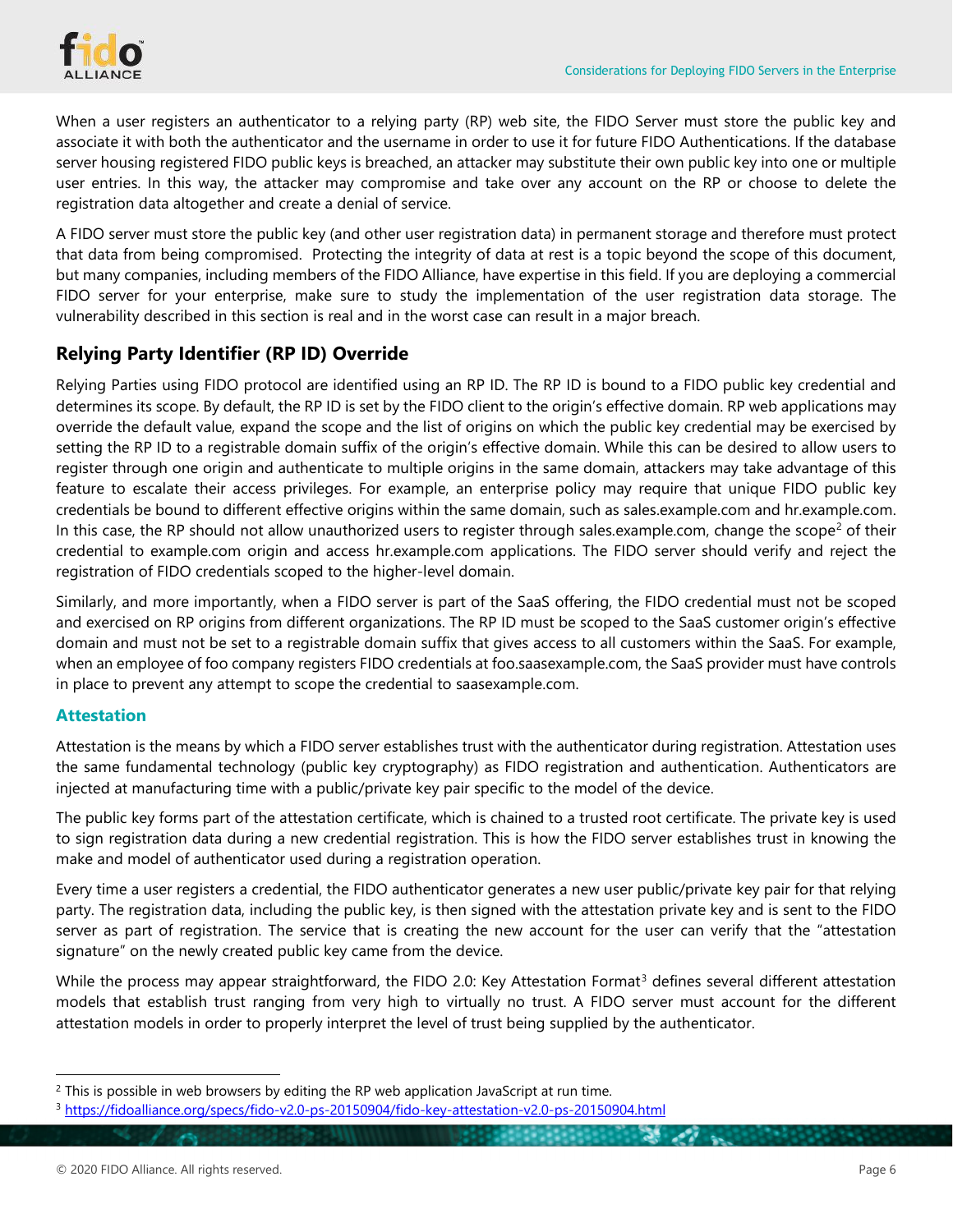Organizations adopting FIDO Authentication may have specific business reasons for restricting the types of authenticators they want to support. This could be an enterprise purchasing a bulk set of authenticators for employees or it could be related to regulatory compliance. Regardless of the business reasons, the FIDO server should be able to properly evaluate the attestation and have the flexibility to set policy based on the result.

#### **Privacy Considerations**

FIDO Authenticators may be company-provided or BYO depending on an enterprise's policy. While it is possible for an enterprise to allowlist authenticator makes & models with specific security characteristics to be used with the Enterprise RP, there are situations where the employee may use the same authenticator for work purposes with the Enterprise RP and for personal purposes with one or more external RPs. In such circumstances, the enterprise should not be able to determine from the FIDO protocol exchange details of any external websites that employees may have registered or used a credential. The FIDO specifications and certified products have technical and operational safeguards to prevent the use of one FIDO credential across multiple RPs or the use of global authenticator identifiers which might otherwise allow correlation of a user across RPs.

When an enterprise chooses to outsource FIDO Authentication to a third party IDaaS / SaaS provider, the third-party provider must ensure that there is logical data isolation across FIDO RPs and the user must register and bind a unique FIDO credential per SaaS RP. It should not be possible, for instance, for a user to register a FIDO credential with abc.saasexample.com and use it with xyz.saasexample.com. Registering and binding a FIDO credential to saasexample.com in this case should be prohibited as it would otherwise allow the SaaS provider to correlate a user identity as the user navigates different web applications from different RPs on the SaaS using the same authenticator.

### **Conclusion**

The FIDO server could be part of a federated identity provider, an on-premises product, or a cloud-based authentication service. An organization deploying FIDO must ensure that the FIDO server implementation supports enterprise-grade features. The FIDO protocol protects against phishing and man-in-middle attacks, is privacy-preserving by design, and does not require the storage of secrets on the server. However, poor implementation of the protocol and server functionality can result in vulnerabilities that put the organization's assets at risk. To mitigate and manage these risks, organizations should opt for FIDO server implementations that (a) conform to high standards and adopt common secure coding best practices (such as OWASP secure coding practices<sup>4</sup>) and (b) are FIDO Certified<sup>[5](#page-6-1)</sup>. A FIDO Certified server implementation is compliant with FIDO security and privacy requirements and ensures interoperability with FIDO clients and FIDO Authenticators from different vendors.

Additionally, organizations deploying FIDO-based authentication need to be aware of the various FIDO protocol versions. Protocol extensions and options are available to them to configure and enforce their internal policies and customize the user experience.

For further information on the FIDO security and privacy requirements, the following resources are available:

- FIDO Security Reference: This document analyzes FIDO security. The analysis is performed based on the FIDO [Universal Authentication Framework \(UAF\) specification and FIDO Universal 2nd Factor \(U2F\) specifications as of](https://fidoalliance.org/specs/fido-uaf-v1.1-ps-20170202/fido-security-ref-v1.1-ps-20170202.html)  [the date of this publication.](https://fidoalliance.org/specs/fido-uaf-v1.1-ps-20170202/fido-security-ref-v1.1-ps-20170202.html)
- [FIDO Privacy Principals:](https://media.fidoalliance.org/wp-content/uploads/2014/12/FIDO_Alliance_Whitepaper_Privacy_Principles.pdf) This paper describes the privacy-preserving principles that are a core part of the FIDO Alliance's technologies and explains how they reinforce the FIDO Alliance's approach to strong authentication.

<span id="page-6-0"></span><sup>4</sup> [https://owasp.org/www-project-secure-coding-practices-quick-reference-guide/migrated\\_content](https://owasp.org/www-project-secure-coding-practices-quick-reference-guide/migrated_content)

<span id="page-6-1"></span><sup>5</sup> <https://fidoalliance.org/certification/fido-certified-products>